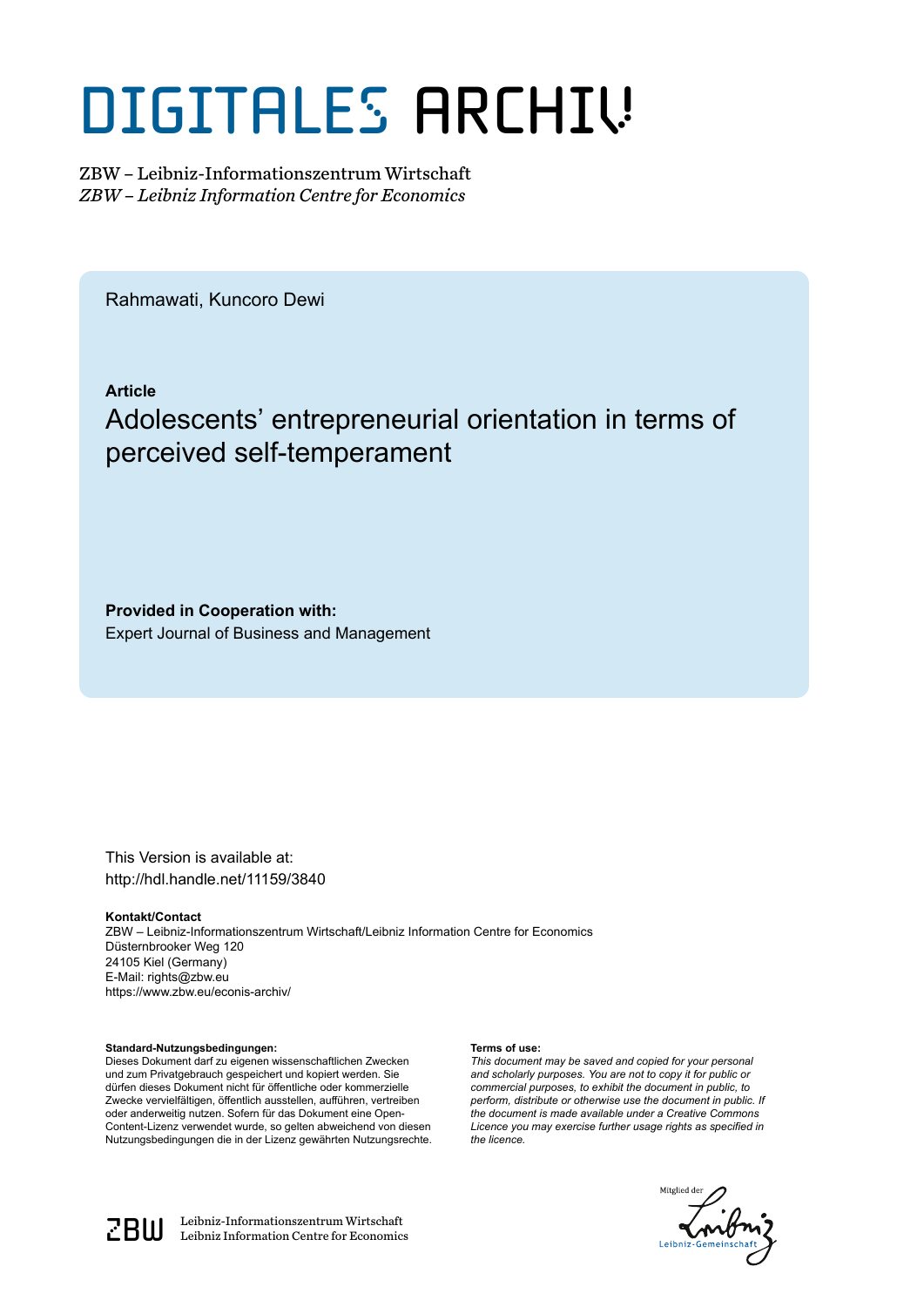

## Adolescents' Entrepreneurial Orientation in terms of Perceived Self-Temperament

Kuncoro Dewi RAHMAWATI\* , Fransisca Putri Intan WARDHANI and Jimmy Ellya KURNIAWAN

Ciputra University, Indonesia

*Entrepreneurial orientation is an important construct that usually affects performance, profit, product growth and innovation in a company. Some successful entrepreneurs have shown this character since adolescence. Therefore, it would be better if this entrepreneurial orientation is implemented early on. Researchers are interested in looking at the relationship between entrepreneurial orientation and personality, especially personality that is nature, referring to The Theory of Humours by Hippocrates (460 BC) and Galen (2 AD). Based on the results of the One-Way ANOVA test, it was found that there were significant differences from the four temperaments in the dimensions of innovativeness, risk taking, proactiveness and autonomy (p <0.05). Whereas in the competitive-aggressiveness dimension it is known that there are no significant differences in the four temperaments (p> 0.05). Overall, entrepreneurial orientation variables, obtained results that there are significant differences in entrepreneurial orientation from the four temperaments (p> 0.05).*

*Keywords: entrepreneurial orientation, perceived self-temperament, innovation, especially, risk taking, proactiveness, autonomy*

*JEL Classification: L26, M10, M50*

#### **1. Introduction**

Entrepreneurial orientation has proven to be an important attribute that leads a company to have a high performance (Lim and Envick, 2011). Johan and Dean (2003) wrote that entrepreneurial orientation is an important construct that usually affects performance, profit, product growth and innovation in the company. Covin and Lumpkin (2011) state that entrepreneurial orientation is a construction that is useful for understanding the company's ability and is able to maintain the performance of the company's performance.

Article History: Received 27 September 2018 | Accepted 16 October 2018 | Available Online 23 October 2018

Cite Reference:

**.** 

Acknowledgement:

<sup>\*</sup> Corresponding Author:

Kuncoro Dewi Rahmawati, School of Psychology, Ciputra University, Surabaya, Indonesia

Rahmawati, K.D., Wardhani, F.P.I. and Kurniawan, J.E., 2018. Adolescents' Entrepreneurial Orientation in terms of Perceived Self-Temperament. *Expert Journal of Business and Management,* 6(2), pp.134-140.

We acknowledge the support and generosity of Kemenristek Dikti Republic of Indonesia as well as Penelitian Terapan Unggulan Perguruan Tinggi (PTUPT) 2018 for this research.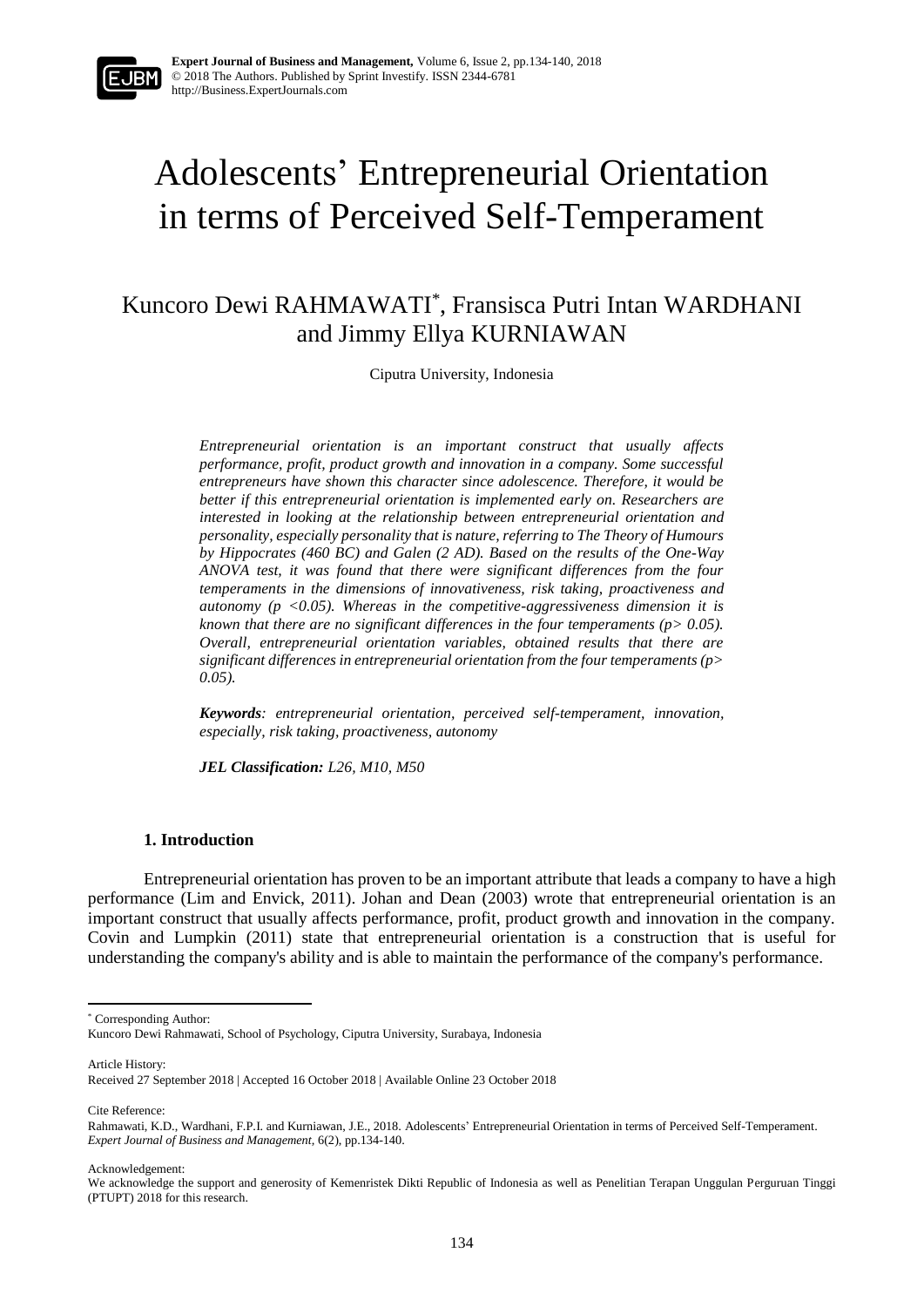Some successful entrepreneurs have shown this character since teenagers. More systematic evidence from the retrospective report also supports the view that the success of business founding entrepreneurs comes from entrepreneurial activities and characteristics since adolescence (Rodermund, 2004). Rodermund (2004) also writes that there is a relationship between the quality of an individual's early life in the development period and the individual's work performance in the future. Santrock (2012), said that adolescence is a time when emotional struggle in self-recognition and self-discovery takes place, where self-knowledge will determine the direction and purpose of life in the future. Self-knowledge is needed so that teenagers are able to determine where to go. Bronwell (2015) investigated, that teenagers who know themselves well, will have more goals in life when compared to teenagers who do not know themselves. Bronwell (2015) also revealed that the introduction of self-characteristics with career clarity is directly proportional, the more a person is able to recognize and understand themselves will make the individual have a clear direction towards the department and career to be achieved. Based on the explanation of the data above, it would be nice if entrepreneurial orientation had been developed early, especially in adolescence.

There are various kinds of factors that influence entrepreneurial orientation. One factor that influences it is represented by personality factors. Bolton and Lane (2012), writes that personality factors affect all dimensions in entrepreneurial orientation, namely innovativeness, risk taking, proactiveness, competitiveaggressiveness and autonomy. So far, many studies have linked entrepreneurial orientation with several aspects that support personality, such as big five theory and locus of control. Bronwell (2015) writes that there is a significant difference between personality and dimensions of entrepreneurial orientation, referring to the big five theory. Lumpkin and Erdogan (2004) suggested that locus of control influences the proactiveness dimension and aggressive-competitiveness in entrepreneurial orientation. Researches on entrepreneurial orientation and personality have focused more on environmental influences than genetic influences. All of the research that has been done, focusing on the formation of the environment rather than genetic elements. Whereas personality cannot be separated from genetic factors (Santrock, 2012).

Personality theory which is viewed from the function of genetics, is a temperament theory of self. The theory says that congenital or genetic dispositional can influence the way a person acts (Stelmack and Stalikas, 1991). This temperament theory says that disease, character and human behavior are influenced by the four main fluids contained in the body, namely blood, yellow bile, black bile and phlegm which are inherited into four temperaments, namely sanguine, choleric, melancholic and phlegmatic (Stelmack and Stalikas, 1991). The influence of body fluids shows genetic function in personality that can have an impact on entrepreneurial orientation.

As to the knowledge of the authors, there is no research on entrepreneurial orientation in terms of genetic functions in personality or the type of temperament. This study aims to prove the differences in entrepreneurial orientation based on personality that refers to the theory of self-temperament.

#### **2. Literature Review**

#### **2.1. Entrepreneurial Orientation**

Entrepreneurial orientation in a person becomes a driving force for entrepreneurial activity for him. Entrepreneurial orientation refers to someone's drive to find new opportunities, innovation and courage to face measurable risks. According to Covin and Wales (2012), entrepreneurial orientation is the firm's degree of proactivity in its product and its market and his willingness to innovate and create new offers. Lumpkin and Dess (1996) say entrepreneurial orientation is processes, practices and decision-making activities that lead to new entry as characterized by one or more of the following dimensions: "a propensity to act autonomously, a willingness to innovate and take risks and a tendency to be aggressive toward competitiveness and proactive relative to marketplace opportunities. More recent opinions about entrepreneurial orientation are expressed by Pearce, Fritz and Davis (in Covin and Wales, 2012) which is a set of distinct but related behaviours that have the qualities of innovativeness, proactiveness, competitiveness-aggressiveness, risk taking and autonomy.

The dimensions of the Entrepreneurial Orientation stated by Lumpkin and Dess (1996) are innovativeness, risk taking, proactiveness, competitive-aggressiveness and autonomy. Innovativeness is the tendency to engage in and support new ideas, novelty, experimentation, and creative processes that may result in new products, services or technological process (Lumpkin and Dess, 1996). Innovativeness is an important component of EO because by the willingness to innovate, firms pursue new opportunities. Risk taking involves actions of courage by penetrating unknown areas, borrowing lots of funds and allocating significant resources in order to penetrate into an unknown environment (Lumpkin and Dess in Rauch et al, 2009). In a more general sense, Miller and Friesen (Lumpkin and Dess, 1996) defined risk taking as the degree to which managers are willing to make large and risky resource commitment and those have a reasonable chance of costly failure.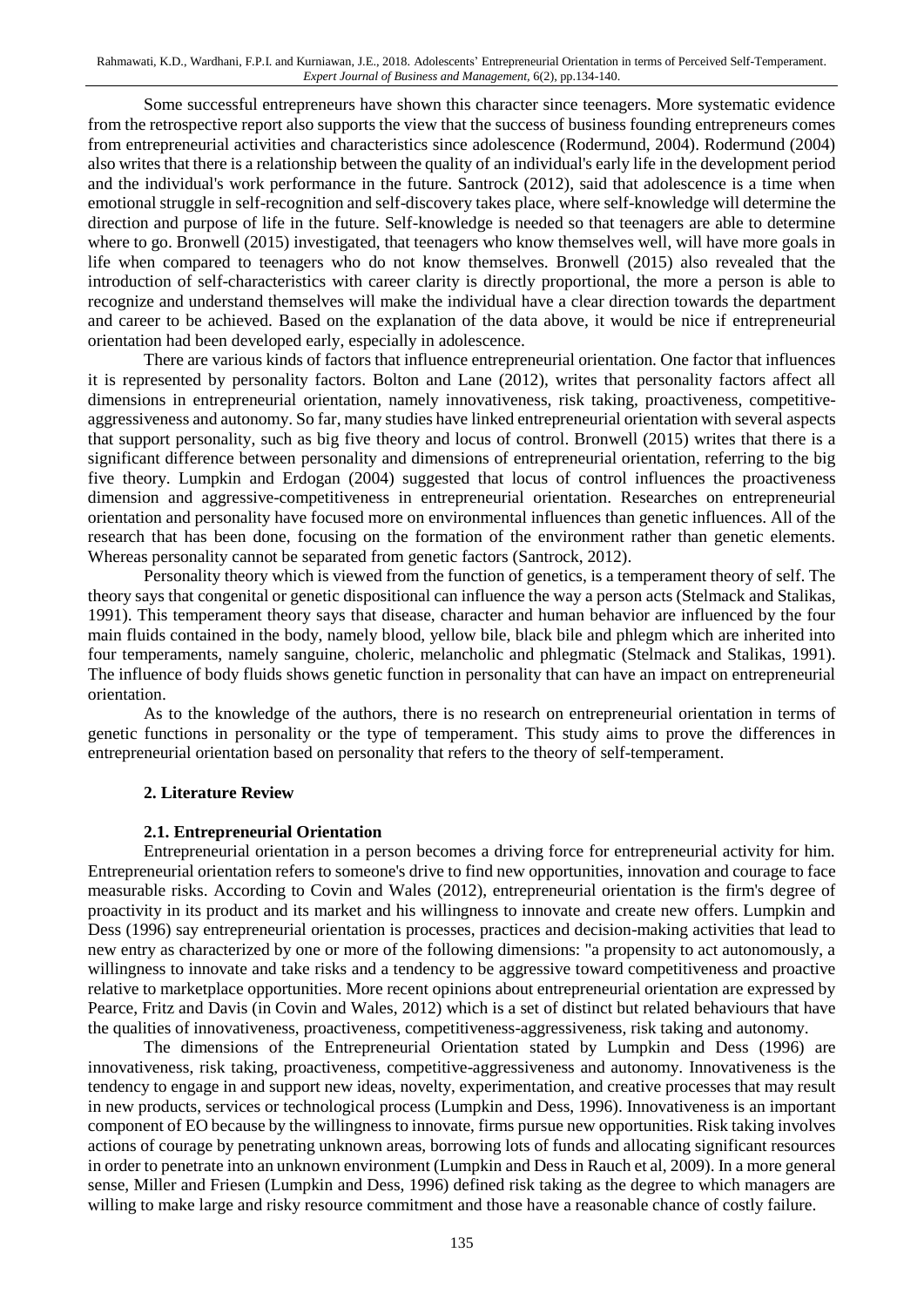Proactiveness is an opportunity-seeking, forward-looking perspective characterized by the introduction of new products and services ahead of competition and acting in anticipation of future demand. Proactiveness may be a crucial component of EO together with innovativeness because it suggests a forwardlooking perspective. It is an anticipation of future needs, changes or problems. Competitive aggressiveness refers to a firm's propensity to challenge its competitors to achieve entry or improve position in order to outperform industry rivals in the marketplace (Lumpkin and Dess, 1996). The fifth component of EO is autonomy, which refers to independent perspectives by entrepreneurial leaders or teams directed at bringing together new ventures and seeing to fruition (Lumpkin and Dess in Rauch et al, 2009).

#### **2.2. Perceived Self-Temperament**

Temperament is a congenital dispositional characteristic that influences the way a person acts (Stelmack and Stalikas, 1991). Theories concerning human temperament come from The Theory of Humours by Hippocrates (460 BC) and Galen (2 AD). This theory says that disease, character and human behaviour are influenced by the four main fluids in the body, namely blood, yellow bile, black bile and phlegm (Stelmack and Stalikas, 1991). Blood represents air which is hot and moist, making people with dominant blood character sanguine. Yellow bile represents fire that is hot and dry, making people with a dominant yellow bile fluid a choleric character. Phlegm represents water that is cold and moist, making people with dominant phlegmatic characters. And black bile represents a cold and dry earth that makes people melancholic.

Table 1 describes the characteristics of the four temperaments mentioned.

| <b>Tuble 1:</b> Characteristics of the 1 our Temperaments 1 ypes |                                                                           |  |  |  |
|------------------------------------------------------------------|---------------------------------------------------------------------------|--|--|--|
| <b>Temperament</b>                                               | <b>Characteristics</b>                                                    |  |  |  |
| Sanguine                                                         | Cheerful, sociable, optimistic, disorganized and too talkative            |  |  |  |
| Choleric                                                         | Goal oriented, born as a leader, confident, bossy and insensitive         |  |  |  |
| Melancholic                                                      | Thinking, contemplating, being organized, being negative, often depressed |  |  |  |
| Phlegmatic                                                       | Fun, sociable, adaptable, doubtful and unmotivated                        |  |  |  |
|                                                                  |                                                                           |  |  |  |

*Table 1. Characteristics of the Four Temperaments Types*

urce: Littauer and Sweet, 2011

This paper will discuss differences in entrepreneurial orientation in terms of the subject's perceived self-temperament.

#### **3. Research Methodology**

This research represents a quantitative research. This research aims to determine differences in entrepreneurial orientation in terms of one's perceived self-temperament. Therefore, this research is comparative. The population in this study were junior and senior high school students from Surabaya, Semarang and Yogyakarta. The sampling technique used is convenience sampling or sampling based on subject availability (Gravetter and Forzano, 2012). The number of subjects in this study was 186 people.

Data collection using the Entrepreneurial Orientation questionnaire compiled by researchers used fivepoints Likert scale, with range  $1 =$  very rarely until  $5 =$  very often. The items in the Entrepreneurial Orientation questionnaire are constructed based on five dimensions of entrepreneurial orientation according to Lumpkin and Dess (1996). The five dimensions of entrepreneurial orientation are innovativeness, risk taking, proactiveness, competitive aggressiveness and autonomy. Innovativeness explains how often teenagers explore opportunities, bring up creative ideas and apply innovations in their daily activities. Risk taking explains how often teenagers dare to act in order to achieve a positive goal in an uncertain situation and contain a risk of loss to him. Proactively explains how often teenagers bring personal initiatives, take roles, encourage, and voice changes in their environment. Autonomy explains how often teenagers strive independently in carrying out an activity. We modified competitive aggressiveness dimension with personal development competitive by Ryckman, Hammer, Kaczor and Gold (1996) to be more suitable for adolescence or high school students. The dimension measures how often teenagers exhibit competitive behaviour whose main focus is to obtain competitive experiences that facilitate their personal development and not to win.

The results of the trial questionnaire have been carried out, it is known that the CICT validity value of the innovativeness dimension is between 0.393 - 0.665 with Cronbach alpha reliability of 0.812. The risk taking dimension of CICT validity value is the innovativeness dimension between 0.289 - 0.593 with Cronbach alpha reality of 0.745. The proactivity dimension of the CICT validity value is between 0.232 - 0.614 with Cronbach alpha reliability of 0.744. The autonomy dimension of CICT validity value is between 0.275 - 0.601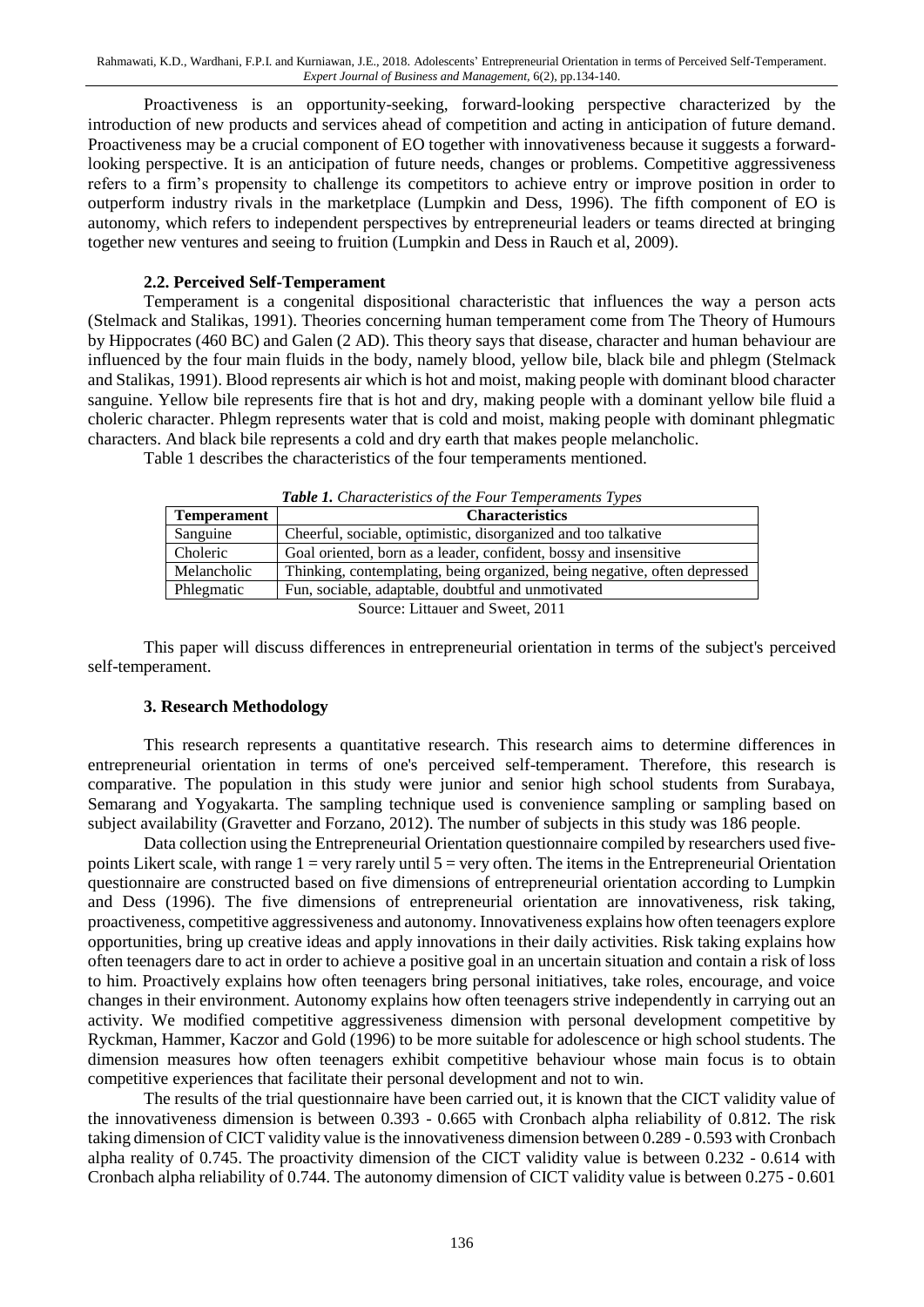with Cronbach alpha reliability of 0.704. The competitiveness dimension of CICT validity value is between 0,250 and 0,632 with a Cronbach alpha reliability of 0,723.

To determine self-perception, respondents are asked to choose a temperament tendency within themselves, this is measured by giving a question to reflect the inner temperament. Item is in the form of a sentence like this: Mention the traits that are more appropriate to yourself and have four answer choices, namely: "cheerful but lacking discipline" to express sanguine, "likes to lead but angry" to express choleric, "want to be perfect but easily offended" to express melancholic, "calm but timid" to express phlegmatic.

#### **4. Analysis and Results**

#### **4.1. Characteristics of Research Respondents**

This research was carried out in three cities, namely Surabaya, Semarang and Yogyakarta. Respondents who live in Surabaya are 60 people, who are domiciled in Semarang as many as 61 people and who are domiciled in Yogyakarta as many as 65 people. This study is divided into 89 junior high school students and 97 high school students. 82 male students and 104 female students. Students who perceive themselves as sanguine are 98 people, 28 people as melancholic, 37 people as choleric and 23 people as phlegmatic. Below is a table of characteristics of the research respondents (Table 2).

#### **4.2. Difference in Entrepreneurial Orientation in term of Perceived Self-Temperament**

Table 2 shows the differences in the average entrepreneurial orientation in terms of the perceived selftemperament.

Based on the average comparison of the score of entrepreneurial orientation and each dimension in terms of temperament, it was found that choleric had the highest score in entrepreneurial orientation and all dimensions, compared to the other three temperaments. In other words, choleric temperament has the highest level of entrepreneurial orientation from the other three temperaments.

The lowest score on the dimensions of innovation is owned by the melancholic temperament. The lowest score on risk taking, proactive and competitive dimensions is owned by the Phlegmatic temperament. The lowest score on the dimension of autonomy is owned by Sanguine. While the lowest score on the entrepreneurial orientation variable is owned by Phlegmatic. That is, phlegmatic temperament has the lowest level of entrepreneurial orientation of the other three temperaments.

|                                    | <b>Temperament</b> | Mean               | <b>Standard deviation</b> |
|------------------------------------|--------------------|--------------------|---------------------------|
|                                    | Sanguine           | 35.6224            | 5.56224                   |
| Innovativeness                     | Choleric           | 36.7027            | 6.41987                   |
|                                    | Melancholic        | 32.6429            | 6.90794                   |
|                                    | Phlegmatic         | 33.3478            | 6.44282                   |
|                                    | Sanguine           | 37.0204            | 5.78655                   |
|                                    | Choleric           | 38.9730            | 7.44045                   |
| Risk-taking                        | Melancholic        | 35.6786            | 6.22452                   |
|                                    | Phlegmatic         | 31.3043            | 6.29888                   |
|                                    | Sanguine           | 35.5204            | 5.95556                   |
| Proactiveness                      | Choleric           | 37.8378            | 7.06129                   |
|                                    | Melancholic        | 32.5000            | 7.51049                   |
|                                    | Phlegmatic         | 28.7391            | 6.05443                   |
|                                    | Sanguine           | 31.9082            | 4.84201                   |
|                                    | Choleric           | 35.2432            | 5.07940                   |
| Autonomy                           | Melancholic        | 33.5357            | 5.82766                   |
|                                    | Phlegmatic         | 32.0870            | 6.43084                   |
|                                    | Sanguine           | 39.6633<br>5.56673 |                           |
|                                    | Choleric           | 41.8919            | 6.45404                   |
| Competitive-aggressiveness         | Melancholic        | 39.8929            | 6.70732                   |
|                                    | Phlegmatic         | 39.2174            | 5.41846                   |
|                                    | Sanguine           | 179.7346           | 22.21384                  |
|                                    | Choleric           | 190.6486           | 27.96050                  |
| <b>Entrepreneurial Orientation</b> | Melancholic        | 174.25             | 25.35178                  |
|                                    | Phlegmatic         | 164.6956           | 24.90242                  |

*Table 2. Mean and Standard Deviation Data*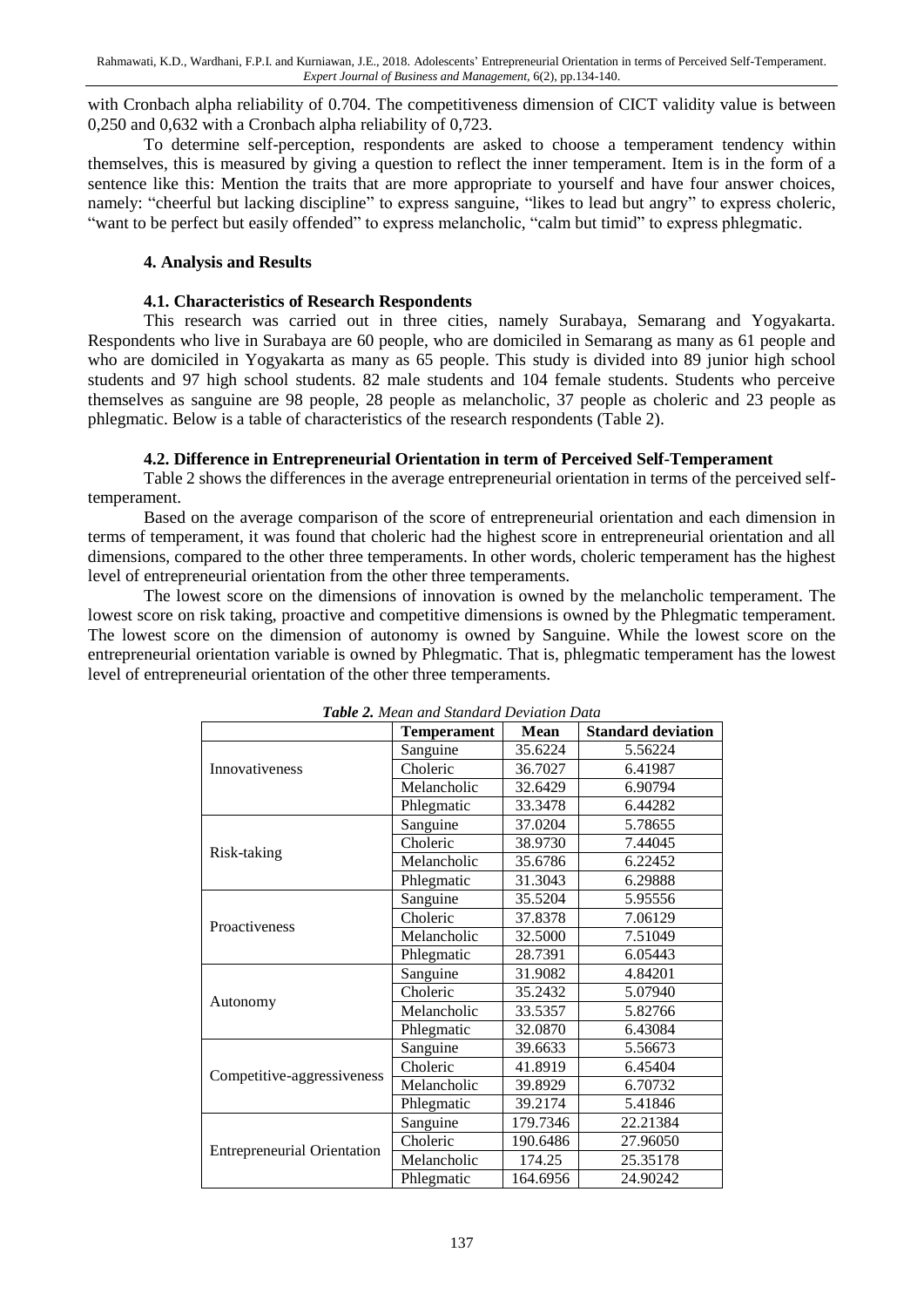#### **4.3. One-Way ANOVA Test Results on Entrepreneurial Orientation in terms of Perceived Selftemperament**

Table 3 shows the result of One-Way ANOVA test that reflects differences of Entrepreneurial Orientation in terms of Perceived Self-temperament.

|                                    |        | Sig. |
|------------------------------------|--------|------|
| Innovativeness                     | 3.279  | .022 |
| Risk-taking                        | 7.563  | .000 |
| Proactiveness                      | 11.091 | .000 |
| Autonomy                           | 3.925  | .010 |
| Competitive-aggressiveness         | 1.492  | .218 |
| <b>Entrepreneurial Orientation</b> | 5.898  | .001 |

*Table 3. Differences of Entrepreneurial Orientation in terms of Perceived Self-temperament*

Based on the results of One-Way ANOVA test, it is known that there are significant differences from the four temperaments in the dimensions of innovation, risk taking, proactive and autonomy ( $p \le 0.05$ ). Whereas in the competitive-aggressiveness dimension it is known that there are no significant differences in the four temperaments ( $p > 0.05$ ). And as a whole or on entrepreneurial orientation variables, the results show that there are significant differences in entrepreneurial orientation from the four temperaments ( $p < 0.05$ ).

#### **5. Discussion and Conclusion**

The results of data analysis show that there are significant differences from the four temperaments, this shows that the perceived of self-temperament influences entrepreneurial orientation. The comparison results of the entrepreneurial orientation score shows that the choleric personality type has the highest score in entrepreneurial orientation and on all dimensions in it. Choleric temperament itself is a goal-oriented personality type, born as a leader, confident, bossy and insensitive (Littauer and Sweet, 2011).

Autonomy is an independent condition in working and making decisions, which aims to find the right solution in advancing its business (Lumpkin and Dess, 1996). When viewed from the definition of selfautonomy, this is also in accordance with the characteristics of choleric personality where there are characteristics of easy decision-making for themselves and others, as well as being independent in work, he has a tendency not to be involved in activities that have no purpose (Mujono and Bualendung, 2011). There is a significant score in this dimension, seen because there is a suitability of autonomy with choleric personality traits.

The next dimension is the dimension of risk taking, this dimension emphasizes the process of exploring new unknowns, borrowing money and the process of allocating significant resources for business development in uncertain situations (Lumpkin and Dess, 1996). A person who has a choleric personality, also has strongwilled characteristics, has an optimistic outlook, and has thoughts that are full of ideas, plans and goals (Mujono and Bualendung, 2011). Scherer, Brodzinski and Wiebe (2006) conducted a research that showed that individuals who have a choleric personality are the most daring individuals to try new things in their lives. This presentation is reinforced by a significant score between the dimensions of risk taking and the choleric personality.

The explanation of the above characteristics is also a reference for the type of choleric personality character with a comparison of the third dimension, namely the proactive dimension. The third dimension is the proactive dimension, where this dimension shows the anticipatory action of a person towards problems and needs that will occur in the future, the person is able to see new opportunities and can adjust to existing changes (Lumpkin and Dess, 1996). Where in this dimension, showing an optimistic character and thoughts that are full of ideas by the choleric personality, becomes a strong basis for someone to act proactively.

The fourth dimension is innovative, the innovative dimension itself reveals the tendency of individuals to engage themselves creatively, and often conduct experiments through the introduction of products, services, and the development of the latest research (Lumpkin and Dess, 1996). It is a characteristic of someone who has a choleric personality that is having a strong will when reaching something, this causes him to tend to bring up an aggressive response in acting and seen an ambitious response (Bronwell, 2015). This response also forced the choleric personality to be an innovative person in the face of the challenges ahead. This is also in accordance with the fourth dimension of entrepreneurial orientation which is innovative.

In addition, based on the results of data processing, other personality types indicate the position of the entrepreneurial orientation under the choleric personality, with the sequence of sanguine, melancholic and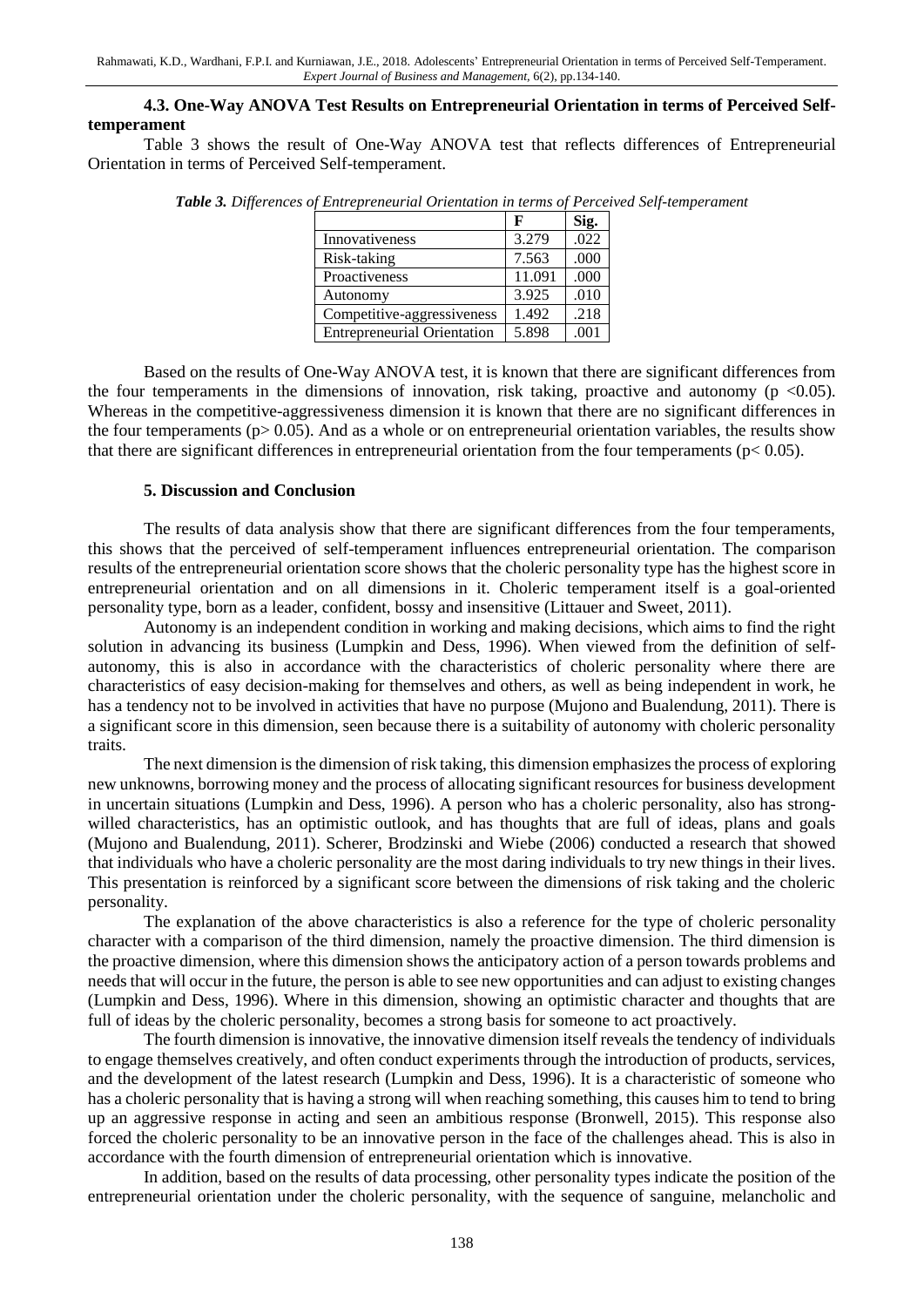phlegmatic. In the sanguine personality itself, you can see the dimensions that show the position below the second order, namely the dimension of autonomy. In accordance with its definition, the autonomy dimension prioritizes independent conditions and is able to make decisions about the problems faced (Lumpkin and Dess, 1996). Mujono and Bualendung (2011) wrote that sanguine personality is an individual who prioritizes feelings compared to logic when making decisions, as well as friendly relationships with people around him makes him less independent and tends to often ask for opinions when he will issue an action. This shows that this personality type has an external locus of control, which itself is still less independent in deciding the problem.

The lowest score on the dimensions of innovation is owned by Melancholic. Littauer and Sweet (2011) writes that Melancholic itself has the characteristics of thinking, meditating, being organized, being negative, often being depressed. This shows that individuals who have Melancholic characteristics have enough consideration when thinking or doing an action, this will prevent him from thinking innovatively. While innovative itself involves itself creatively, and often conducts experiments through the introduction of new products, services, and research development (Lumpkin and Dess, 1996).

The last temperament characteristic is phlegmatic, where this characteristic has the lowest score on the entrepreneurial orientation variable. This shows that the phlegmatic temperament has the lowest level of entrepreneurial orientation than the other three temperaments. Littauer and Sweet (2011) wrote the phlegmatic temperament of bringing themselves as doubtful and unmotivated individuals. He tends to act in a comfort zone to protect himself so he remains in a safe position.

In the dimension of competitive-aggressiveness, there is no significant difference in the four temperaments. This is because in measuring the entrepreneurial orientation itself, especially in the dimensions of competitive-aggressiveness, the main dimension is the focus on the development of their personal development and not to win (Ryckman, Hammer, Kaczor and Gold, 1996). This dimension makes adolescents who have melancholic character more able to utilize their temperament to reflect and develop themselves in the future. Yahin (2009), writing down melancholy personality types has the characteristics to get feedback in every activity he does. Always want to know the reasons why you have to do something and will ask repeatedly to ensure there is no error (Yahin, 2009). Therefore, he will reflect on the activities or thoughts that he does, and then make further improvements. While the phlegmatic temperament has a character that does not like to stand out, where he is able to make self-improvement without interfering with others and not realized by others (Okal et al., 2012). Where the understanding of this dimension will benefit the phlegmatic character, which is enough against itself without fighting others. Therefore, all characters benefit from this dimension.

Santrock (2012) also wrote that the characteristics of permanent personality consist of two factors, namely genetic factors and environmental factors. This also relates to other dimensions of the variable entrepreneurial orientation. Kandler (2012) writes that both genetic and environmental factors contribute to continuity and personality change, but genetic factors influence changes in rank order only in the decades of younger life, while environmental influences appear to represent lifelong sources of inter-individual differences in personality development. For some temperament characters who have a score not too high on certain dimensions, it can still be balanced by providing training both in the realm of education in schools and parenting at home (Setyowati, 2013).

#### **References**

- Bolton, D.W. and Lane, M.D., 2012. Individual entrepreneurial orientation: development of a measurement instrument. *Education + Training,* 54 (2/3), pp.219-233.
- Brownwell, J., 2015. *Personality and career development, a study of gender differences.* NY, USA: Sage Social Science Collection.
- Covin, J. and Lumpkin, G., 2011. Entrepreneurial orientation theory and research: reflections on a needed construct. *Entrepreneurship Theory and Practice,* 35 (5), pp.855-872.
- Covin, J.G. and Wales, W.J., 2012. The Measurement of Entrepreneurial Orientation. *Entrepreneurship Theory and Practice*, 36 (4), pp.677-702.
- Gravetter, F. J. and Forzano, L. B., 2012. *Research Methods for the Behavioural Sciences*. 4th Edition. Belmont, CA: Wadsworth.
- Guilford, J.P. and Fruchter B., 1987. *Fundamental Statistic in Psychology and Education*. 5<sup>th</sup> Edition. Kogakusha: McGraw-Hill.
- Johan, W. and Dean, S., 2003. Knowledge-based resource, entrepreneurial orientation and the performance of small and medium-sized businesses. *Strategic management journal,* 24 (13), pp.1307-1314.
- Kandler, C., 2012. Nature and nurture in personality development. *Current Directions in Psychological Science*, 21(5), pp.290–296. doi:10.1177/0963721412452557